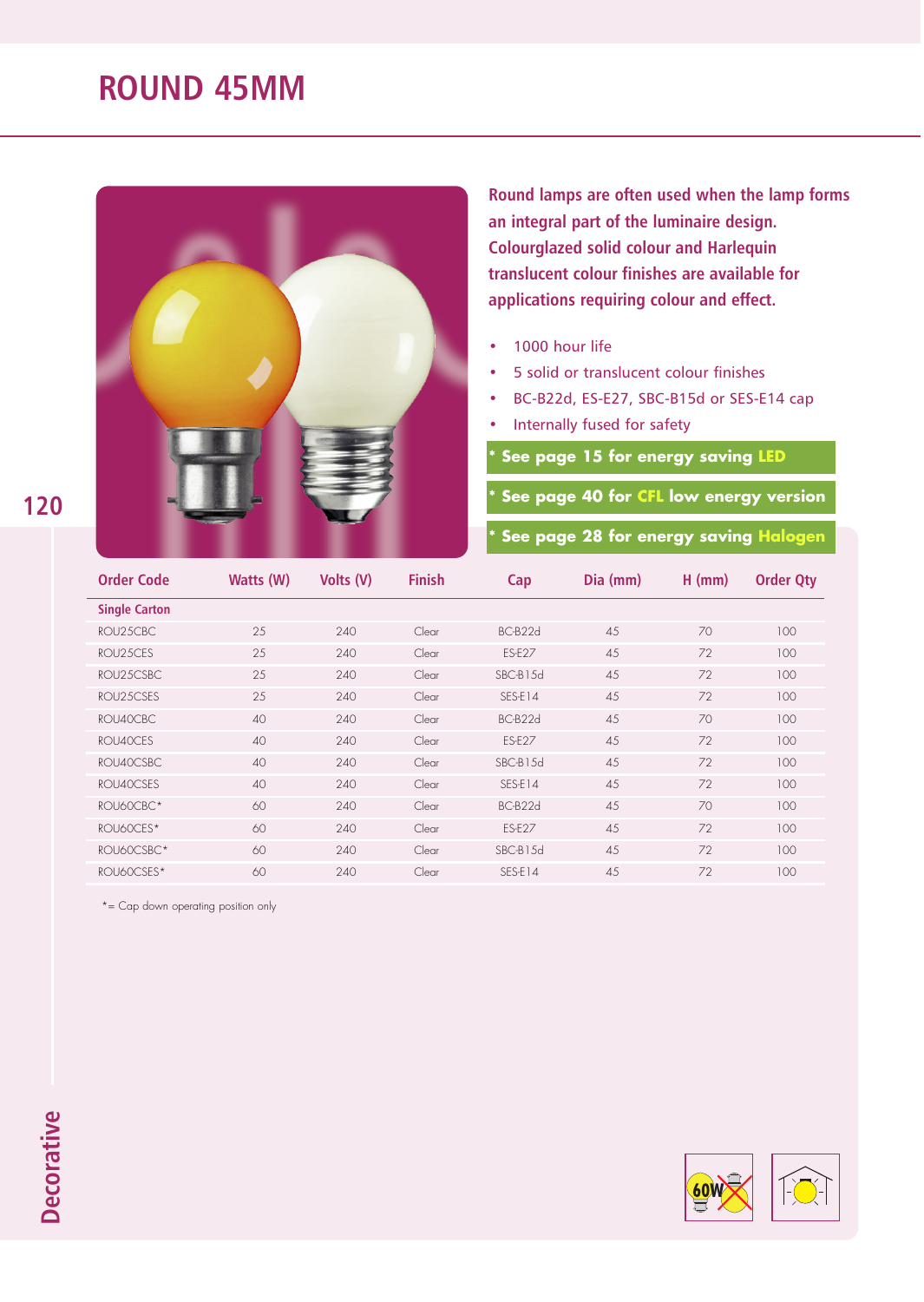## **ROUND 45MM**









**121**

| Order Code               | Watts (W) | Volts (V) | <b>Finish</b> | Cap       | Dia (mm) | $H$ (mm) | <b>Order Qty</b> |
|--------------------------|-----------|-----------|---------------|-----------|----------|----------|------------------|
| <b>Twin Blister Pack</b> |           |           |               |           |          |          |                  |
| BPROU25CBC-2BL           | 25        | 240       | Clear         | BC-B22d   | 4.5      | 70       | 20               |
| BPROU25CES-2BL           | 25        | 240       | Clear         | ES-E27    | 4.5      | 72       | 20               |
| BPROU25CSBC-2BL          | 25        | 240       | Clear         | SBC-B1.5d | 4.5      | 72       | 20               |
| BPROU2.5CSES-2BL         | 25        | 240       | Clear         | SES-E14   | 4.5      | 72       | 20               |
| BPROU40CBC-2BL           | 40        | 240       | Clear         | BC-B22d   | 4.5      | 70       | 20               |
| BPROU40CES-2BL           | 40        | 240       | Clear         | ES-E27    | 4.5      | 72       | 20               |
| BPROU40CSBC-2BL          | 40        | 240       | Clear         | SBC-B1.5d | 4.5      | 72       | 20               |
| BPROU40CSES-2BL          | 40        | 240       | Clear         | SES-F14   | 4.5      | 72       | 20               |
| BPROU60CBC-2BL*          | 60        | 240       | Clear         | BC-B22d   | 4.5      | 70       | 20               |
| BPROU60CES-2BL*          | 60        | 240       | Clear         | ES-E27    | 45       | 72       | 20               |
| BPROUGOCSBC-2BL*         | 60        | 240       | Clear         | SBC-B15d  | 4.5      | 72       | 20               |
| BPROUGOCSES-2BL*         | 60        | 240       | Clear         | SES-E14   | 4.5      | 72       | 20               |

\*= Cap down operating position only



MORE